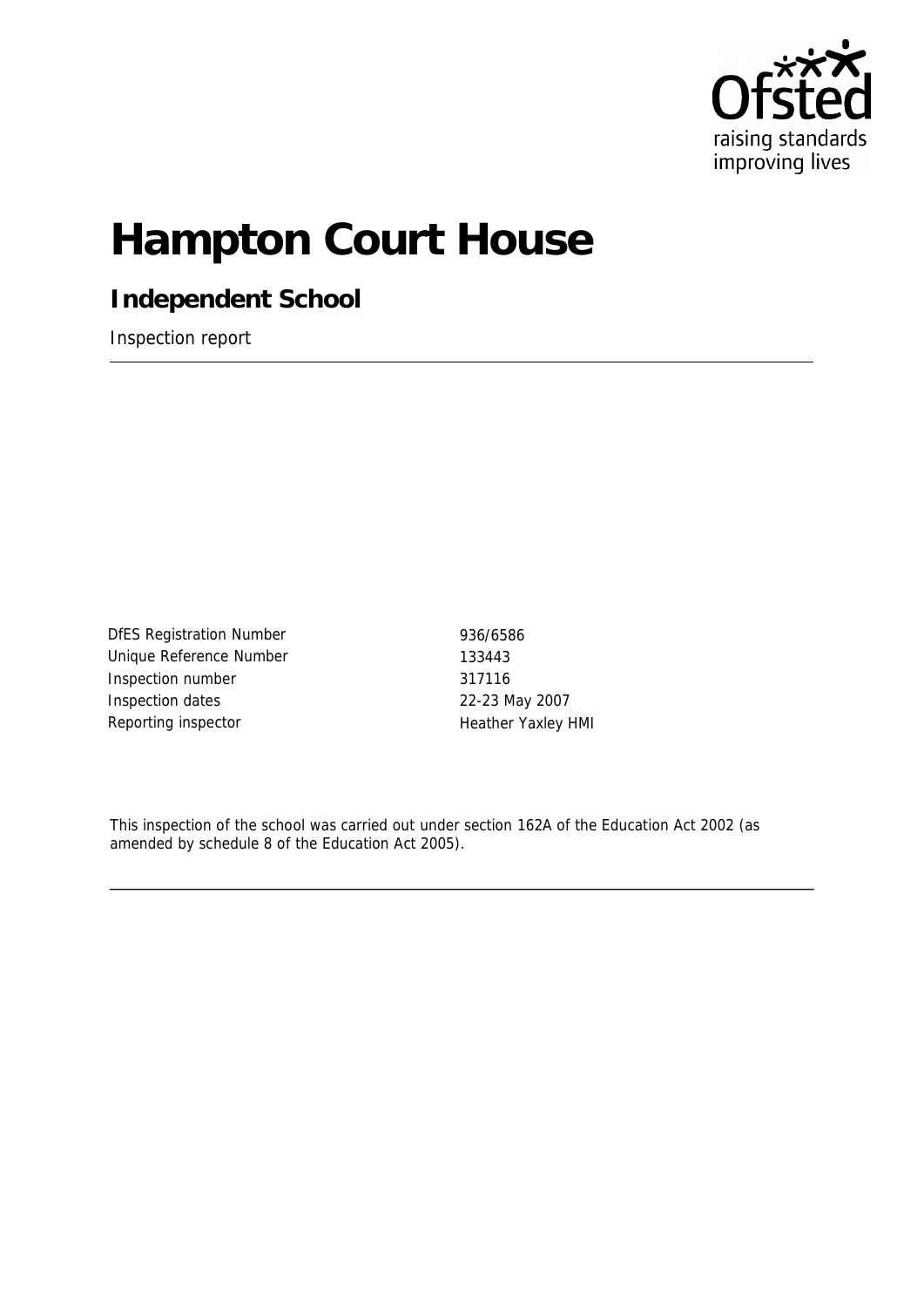© Crown copyright 2007

Website: www.ofsted.gov.uk

This document may be reproduced in whole or in part for non-commercial educational purposes, provided that the information quoted is reproduced without adaptation and the source and date of publication are stated.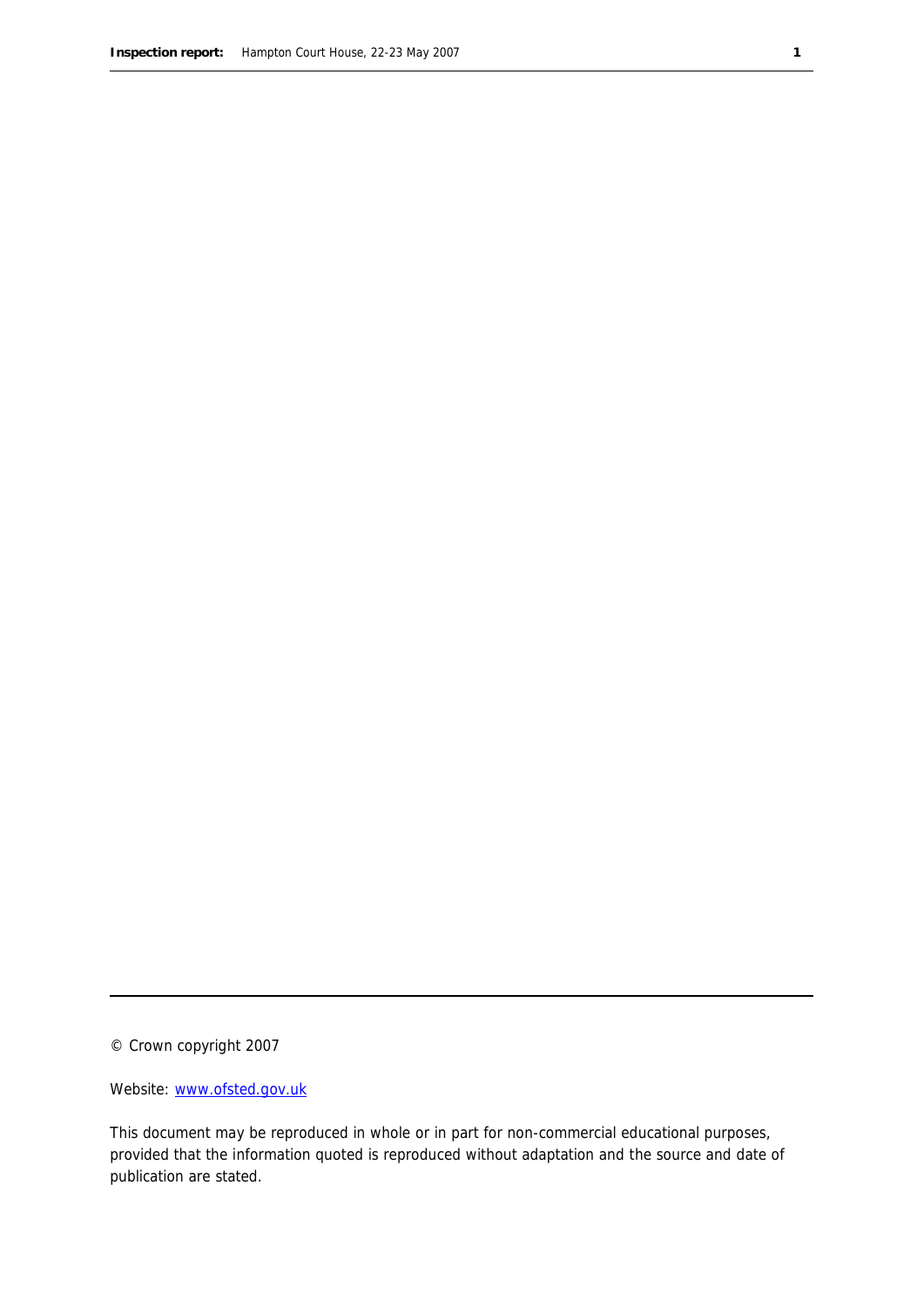## **Purpose and scope of the inspection**

This inspection was carried out by Ofsted under section 162A of the Education Act 2002, as amended by schedule 8 of the Education Act 2005, in order to advise the Secretary of State for Education and Skills about the school's suitability for continued registration as an independent school.

## **Information about the school**

Hampton Court House is situated within a large period house with extensive grounds, adjacent to Bushy Park. The school is owned by the proprietor, who is also the headteacher. The school's aim states that: 'there is a clear focus on traditional, systematic teaching which stretches and stimulates every child'... and that it produces '..children (who) are boundless in their enthusiasm and intellectual curiosity'. This is the first full inspection of the school since it was fully registered in February 2005. There are 124 pupils on roll aged 3-17 years. At the time of this inspection, Year 11 pupils were on study leave. There are currently four pupils who board at the school and this provision was inspected by an inspector from Ofsted's Children's Services and Skills at the same time as this inspection of the school. A separate report has been written for the boarding provision.

## **Evaluation of the school**

The school provides a satisfactory quality of education for its pupils. Academic standards are high and the pupils make good progress as a result of the good pastoral care and personal support that they receive. There is work to do to improve the quality of teaching, assessment and the curriculum so that the traditional ethos of the school is supported by clear and systematic planning and evaluation. Whilst pastoral care and attention to the needs of pupils as individuals are strengths of the school, there are weaknesses in aspects of welfare, health and safety. The headteacher and director of studies acknowledge that, as pupil numbers have increased, they have not effectively delegated some aspects of the running of the school but have recently extended the roles and responsibilities of the senior management team. Important developments have not kept pace with current requirements for registration and as a result, a number of regulations are not met.

### **Quality of education**

The school provides a satisfactory curriculum with a number of good features. An effective emphasis is placed on reading, writing, mathematics, science and languages. This is supplemented with a range of additional experiences, resulting in all pupils from Years 1 to 9 enjoying a broad curriculum which meets regulatory requirements.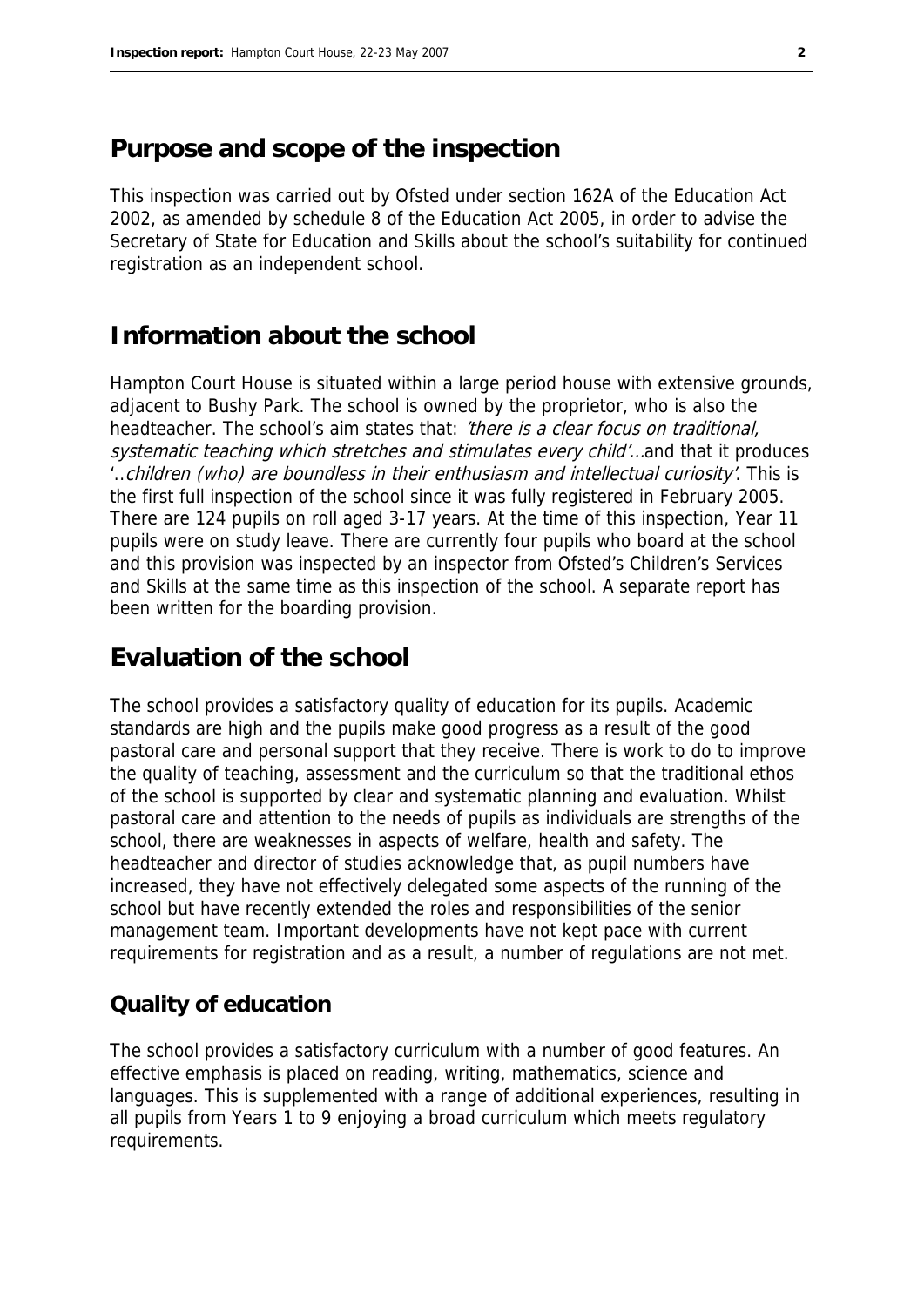Pupils in Years 10 and 11 have access to a range of subjects which is restricted by the small pupil numbers. The curriculum at Key Stage 4 is satisfactory and the school has plans to extend the range of optional subjects in future years. There is no programme for careers advice. Provision for technological experience is limited throughout the school. The school has identified this and has made a specialist staff appointment and allocated a significant budget to develop information and communication technology (ICT) in the next academic year. Some pupils express a concern about the limited range of physical and sporting activities available to them. Inspectors endorse these views.

The requirements of the Independent Schools' Examination Board feature strongly in the curriculum for pupils up to the age of 13 years. These requirements are implemented effectively and the school has been very successful in securing places for pupils at major independent schools. One outstanding feature of the curriculum is the use of French and Spanish as a medium for teaching younger pupils. This results in above average attainment in languages at Key Stage 3. Chess is a unique and valued feature of the curriculum resulting in success for pupils in national competitions.

The rapid development of the curriculum in recent years has resulted in inconsistency and a lack of coherence in planning. Key planning documents currently consist largely of a list of content to be taught. There is no systematic documentation of the key objectives for learning or what pupils are expected to know and understand, in a manner which shows how the pupils will make progress across the school.

Teaching and assessment are satisfactory with strengths in teaching and weaknesses in assessment. Many teachers are highly talented specialists and inspire the pupils through their enthusiasm. The individual tutoring that many pupils receive, either to support a particular talent or a learning need, is good. Traditional whole-class teaching is appropriate for most groups. Where there is a wide range of age and ability within a class, work is not matched sufficiently to their needs and abilities and this does not always help all pupils to achieve well. The pupils have much to offer in lessons but teachers do not always maximise this potential because planning does not translate clearly to a shared understanding with pupils as to why they are learning a particular topic and how to extend their thinking. The high turn-over of staff over the past two years has unsettled some pupils and their families. The school acknowledges that resources for some subjects are not adequate. Plans are already in place to address limited resources for ICT and design and technology (DT).

Procedures for assessing the pupils' progress systematically over time are developing. There are weaknesses in assessment for the youngest pupils and this needs to be improved so that planning for the full range of learning experiences can support the school's ethos. There is good planning, assessment and monitoring for those pupils that require a little extra help with their learning.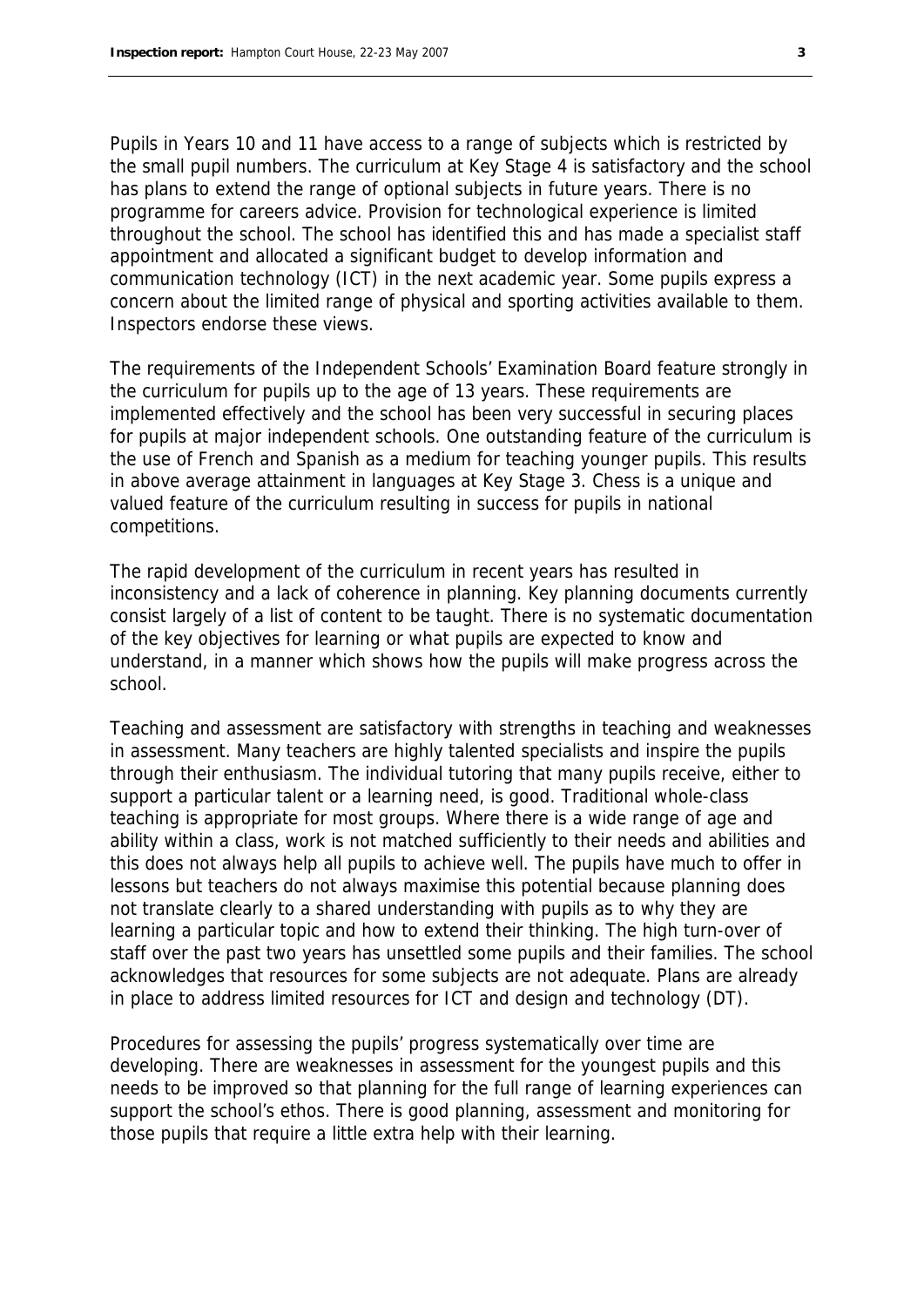The pupils attain high standards of work and the progress that they make in relation to their ability is generally good. Their achievements in 13+ and GCSE examinations enable the pupils to move on to the next school of their choice. The pupils achieve as well as they do because of good pastoral support and individual tutoring that improves their self-esteem and confidence significantly.

#### **Spiritual, moral, social and cultural development of the pupils**

The pupils' spiritual, moral, social and cultural development is good. Younger and older pupils play and perform together, enjoy one another's company and value each other's contributions. They also enjoy school and are well prepared in terms of their future economic well being. However, too many pupils are late for school and average attendance is lower than would be expected. Most pupils are mature, act responsibly and have a well developed sense of fairness. Younger and older pupils alike demonstrate a clear sense of right and wrong, as can be seen in their positive relationships and attitudes with one another. Their behaviour is good. They have a good appreciation of drama and music, all of which contribute well to the community ethos of the school. In addition, these aspects of the curriculum support pupils' good spiritual awareness. Their self-esteem and self confidence builds well over their time in the school and good opportunities to think and reflect on themselves and others also support their spiritual development. Opportunities to learn about cultural differences are satisfactory; improvements are planned to enable these aspects are covered more systematically throughout the curriculum.

## **Welfare, health and safety of the pupils**

The provision for pupils' welfare, health and safety is satisfactory. Staff have a strong commitment to the welfare of the pupils and provide good levels of personal support. Pupils are very well known as individuals and they report favourably on how they feel safe and how incidents of bullying, although rare, are taken seriously and managed effectively. The pupils are appreciative of the easy access that they have to senior staff. However, they feel that actions are not always followed through and senior managers accept that this is sometimes the case. A number of parents expressed concerns regarding the supervision of pupils. During the inspection the supervision of pupils in the building and the school grounds was satisfactory. A number of pupils believe that they do not receive sufficient advice about healthy eating and drinking. The required standards for boarders are not met and details are set out in the separate social care report.

The majority of the required policies are in place, although they are not always systematically compiled or readily available. Appropriate procedures have been agreed and documented for managing behaviour, assessing risk on the premises and managing fire precautions. These policies are largely implemented effectively. A small number of health and safety risks were reported to the school and are planned for attention in the next annual health and safety assessment.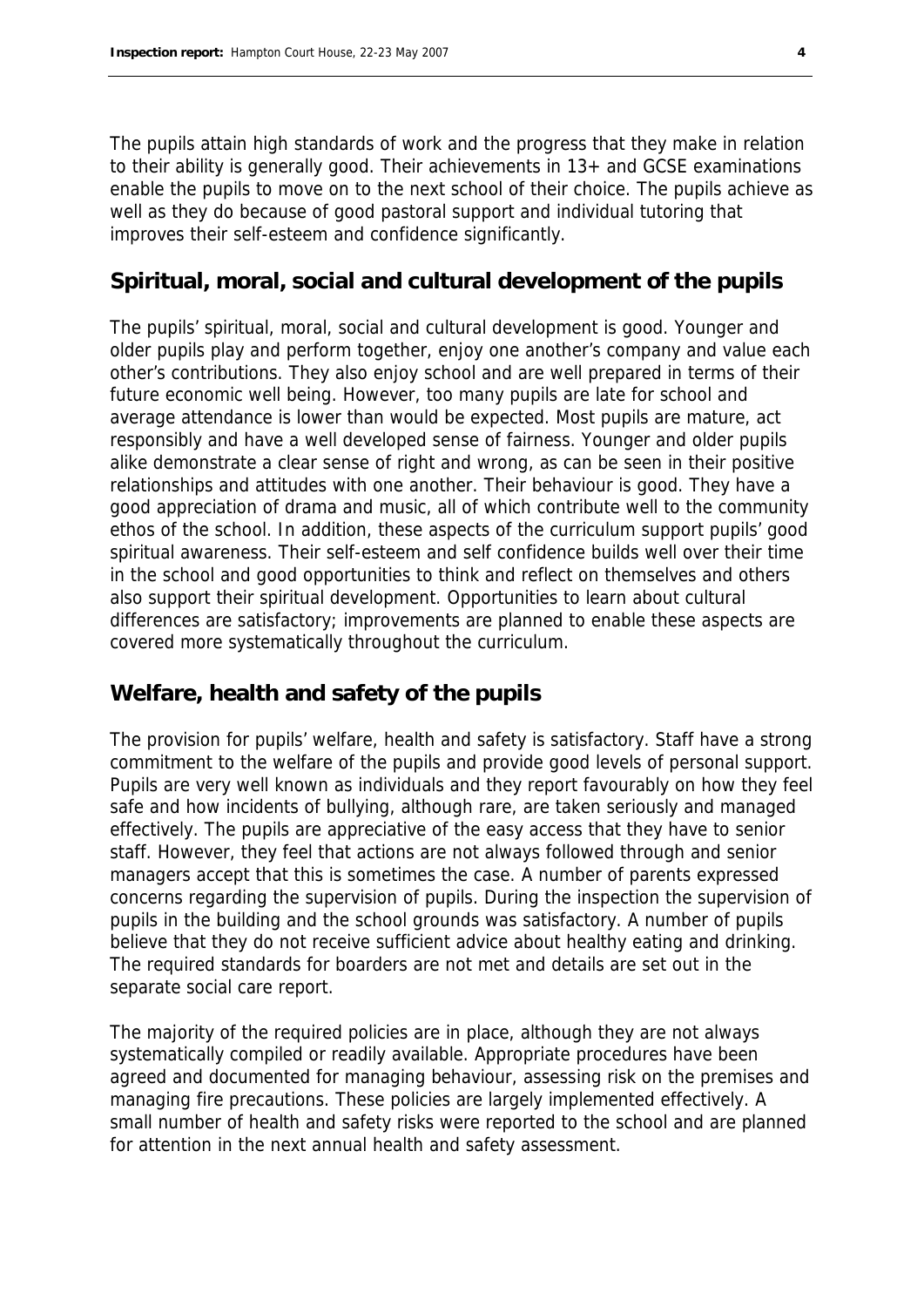The school has appropriate policies in place for the care of pupils on visits outside the school but these are not followed systematically and records are incomplete. The policy for child protection requires updating in the light of the most recent guidance. The training of the designated person for child protection is due for renewal. Whilst staff receive written policies and guidance for child protection, their training also needs updating. The school does not have a three-year plan to increase accessibility to the premises and the curriculum.

The registers for admission and attendance are not kept well. They include too many mistakes and the admission register is not up-to-date. It was noted that the school has in the past admitted pupils before their third birthday. This must not happen in the future unless there is a change in the school's registration. The school needs to tighten its procedures for authorising absence.

### **Suitability of the proprietor and staff**

Pre-employment processes and procedures to ensure the suitability of staff to work with children are not robust and records are not well kept. Whilst all current staff have been checked with the Criminal Records Bureau, other checks to verify their identity and qualifications do not always take place. Similarly, character and personal references are not always sought and there are no checks for medical fitness.

#### **School's premises and accommodation**

The school is housed in an historic building in which many original features have been preserved, adding to the aesthetic appeal of the learning environment. The grounds combine suitable hard-surfaced and grassed areas which are well used. The teaching spaces vary in size and have been thoughtfully allocated to appropriate learning activities. Specialist facilities have been integrated into the premises providing effectively for science, ICT, music and art. The accommodation is maintained and decorated to a satisfactory standard.

Facilities for pupils who are ill do not meet requirements. Facilities for pupils in the boarding accommodation do not meet all the required standards as set out in the separate social care report.

#### **Provision of information for parents, carers and others**

The school brochure is comprehensive in some respects, such as useful details about the curriculum and teachers' subject specialisms. However, it is weak in providing other aspects of the required information. It does not provide details of the proprietor or the school's arrangements for discipline or exclusions. Parents are not advised they can request additional information regarding policies for behaviour, anti-bullying, safeguarding, complaints, examination results and up-to-date details of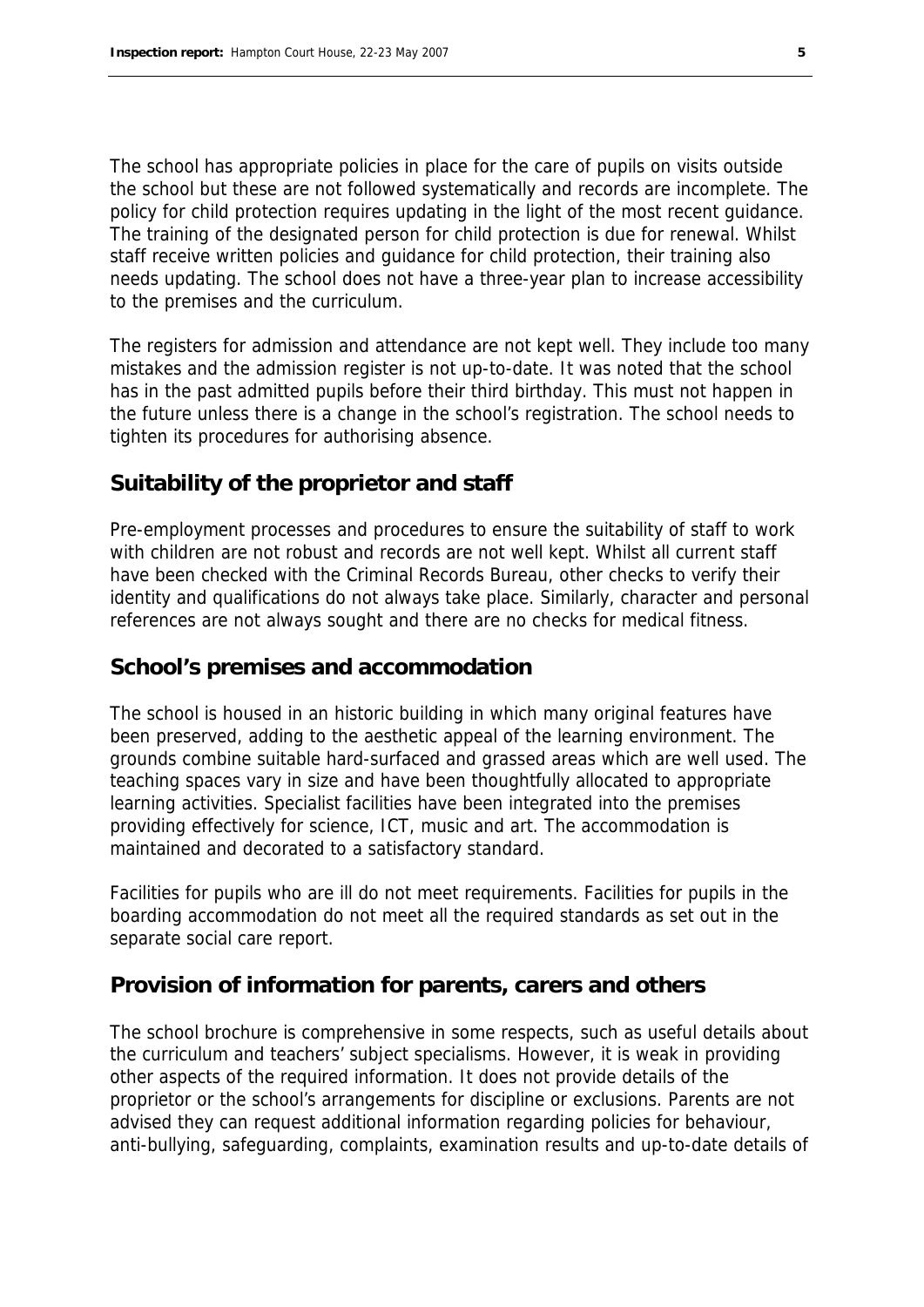the number of staff and their qualifications.

Two-thirds of parents and carers returned the pre-inspection questionnaire and many provided useful comments for inspectors to consider. Of these, just over half indicated that they are completely satisfied with the school. They value the relaxed atmosphere and appreciate the way that their children have grown in confidence. Some parents do not feel comfortable about raising issues with staff. Just under half expressed a number of concerns about how the school is run. They do not feel that they are kept informed about their children's progress and are concerned about the high turnover of staff. A number also stated that they did not know about the school's complaints procedures. The way in which the school communicates with parents needs to be reviewed to ensure that information and expectations are clear.

#### **Procedures for handling complaints**

The school has a complaints procedure but it does not meet all requirements for registration. The policy is not readily available to parents. The headteacher and director of studies acknowledge that the policy has not been effective in dealing with parental complaints and concerns.

## **Compliance with regulatory requirements**

The school meets all of the Education (Independent School Standards) (England) Regulations 2003 as amended January 2005, with the exception of those listed below.

The school does not meet all requirements in respect of the curriculum (standard 1) and must:

- ensure that the curriculum is supported by appropriate plans and schemes of work for all year groups (paragraph 1(2))
- provide appropriate careers advice for secondary age pupils (paragraph  $1(2)(q)$
- improve the range of resources for all subjects, in particular for ICT and DT (paragraph  $1(3)(f)$ ).

The school does not meet all requirements in respect of provision for pupils' welfare, health and safety (standard 3) and must:

 prepare and implement written policies to safeguard and promote the welfare of children who are pupils at the school in compliance with DfES guidance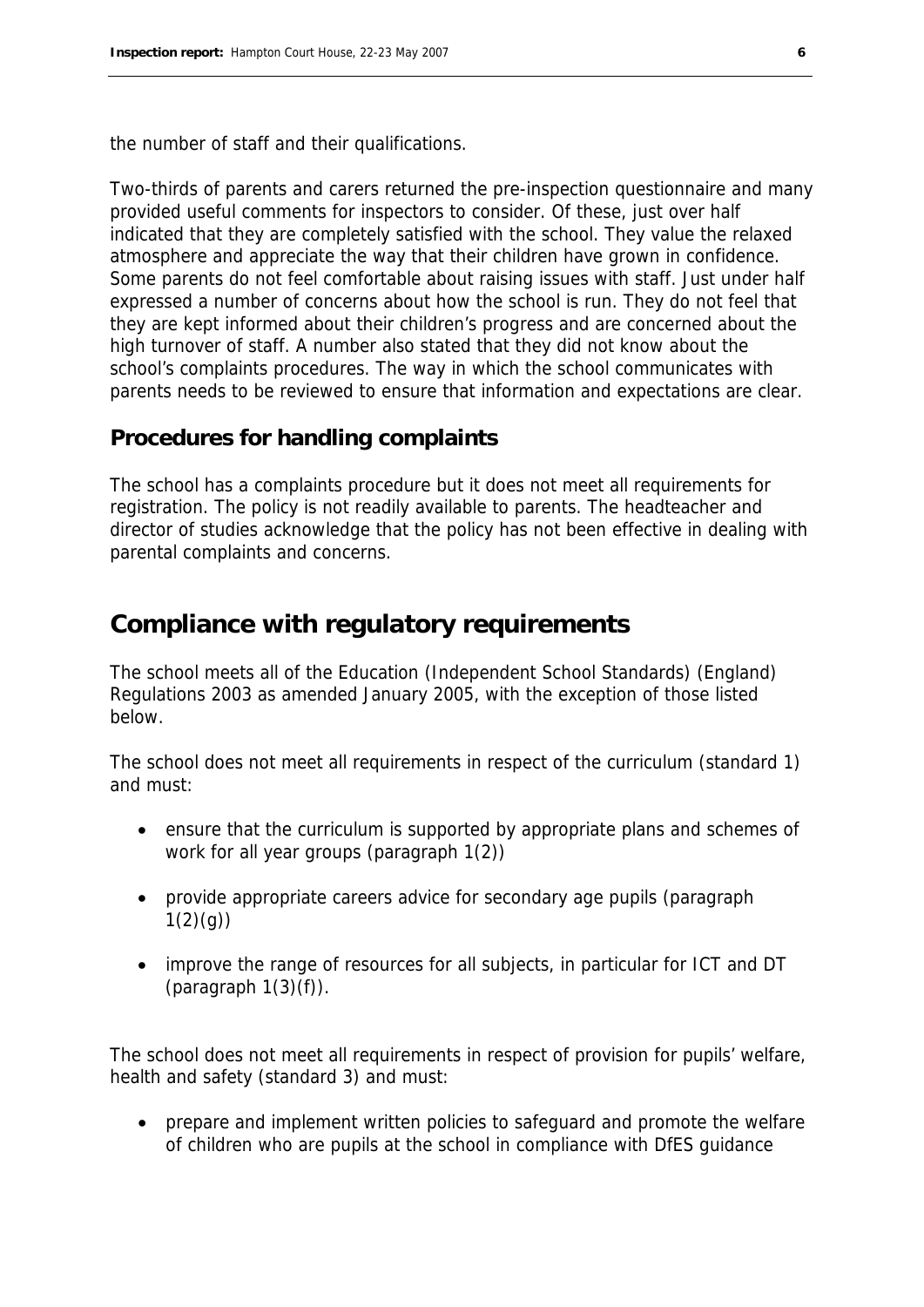Safeguarding children and safer recruitment in education (2007) (paragraph  $3(2)(b)$ 

- prepare and implement a written policy relating to the health and safety of pupils on activities outside the school which has regard to DfES guidance Health and safety of pupils on educational visits (paragraph 3(2)(c))
- have regard to the National Minimum Standards for Boarding Schools (paragraph 3(3))
- maintain admission and attendance registers in accordance with the Education (Pupil Registration) (England) Regulations 2006 (paragraph 3(9)).

The school does not meet all requirements in respect of suitability of proprietor and staff (standard 4) and must:

- prior to the confirmation of the appointment of all staff, ensure that all appropriate checks been carried out to confirm their identity, medical fitness, previous employment history, character references and, where appropriate, qualifications and professional references and take account of this information in determining whether their appointment will be confirmed (paragraph 4(c))
- comply with Standard 38 of the National Minimum Standards for Boarding Schools (paragraph 4(d)).

The school does not meet all requirements in respect of the premises and accommodation (standard 5) and must:

- provide appropriate facilities for pupils who are ill, in accordance with the Education (School Premises) Regulations 1999 (paragraph 5(l))
- have regard to Standards 40–52 of the National Minimum Standards for Boarding Schools (paragraph 5(u)).

The school does not meet all requirements in respect of the provision of information for parents, carers and others (standard 6) and must:

- provide the name of the proprietor within information to parents (paragraph  $6(2)(b)$
- provide particulars of the school's policy on discipline and exclusions  $(paragraph 6(2)(e))$
- ensure that parents and carers are aware that they can request particulars of policies relating to bullying, child protection, health and safety, the promotion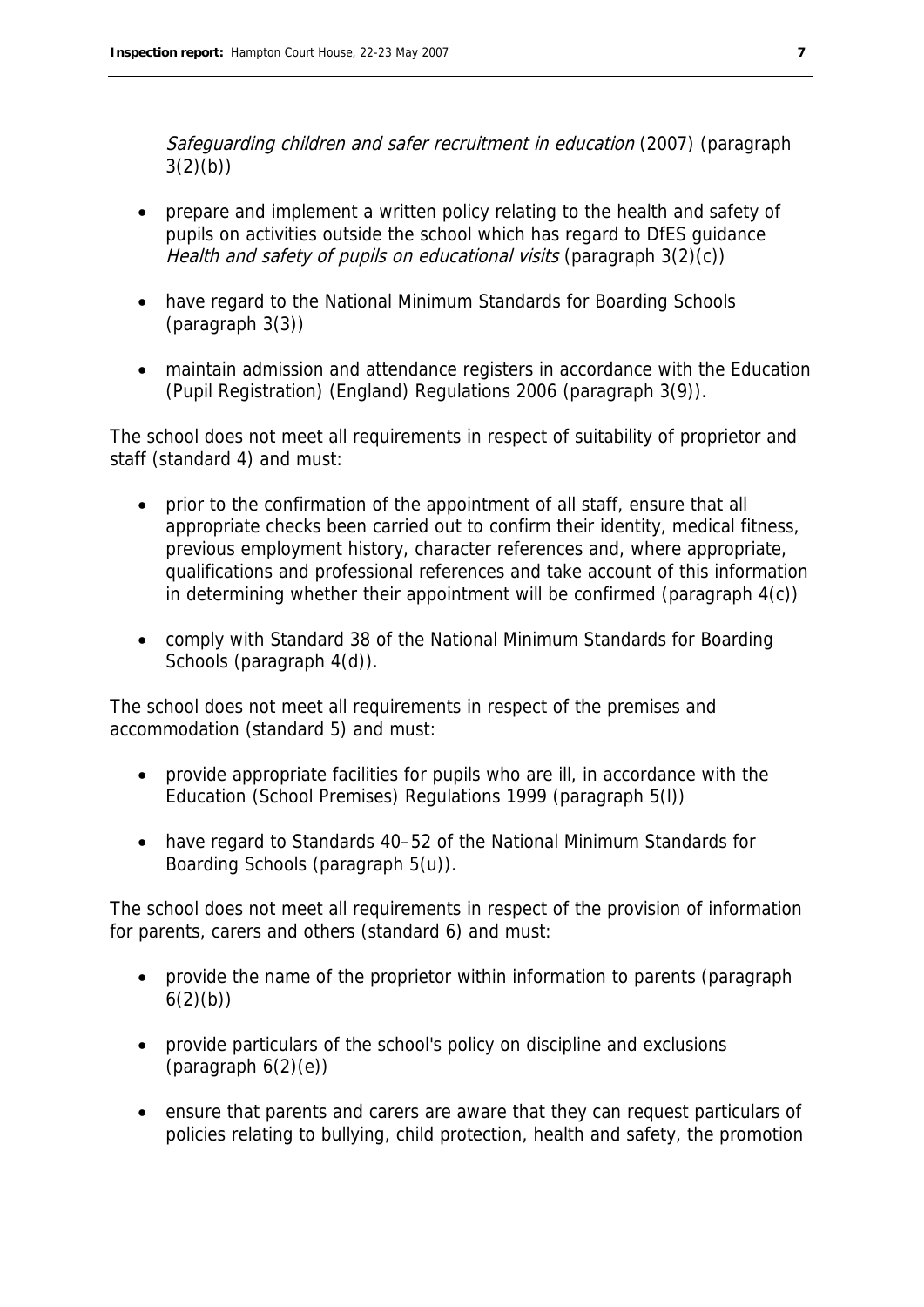of good behaviour, and sanctions adopted in the event of pupils misbehaving (paragraph  $6(2)(h)$ )

- ensure that parents and carers are aware that they can request particulars of academic performance during the preceding school year, including the results of any public examinations (paragraph  $6(2)(i)$ )
- ensure that parents and carers are aware that they can request details of the complaints procedure adopted by the school, together with details of the number of complaints registered under the formal procedure during the preceding school year (paragraph 6(2)(j))
- ensure that parents and carers are aware that they can request details of the number of staff employed at the school, including temporary staff, and a summary of their qualifications paragraph  $6(2)(k)$ .

The school does not meet all requirements in respect of procedures for handling complaints (standard 7) and must:

- ensure that the complaints procedure is available on request to parents and carers of pupils and prospective pupils (paragraph 7(b))
- amend the complaints procedure to allow for parents to attend the panel hearing, and, if they wish, to be accompanied (paragraph 7(h))
- stipulate that the complainant, proprietor and headteacher, and, where relevant, the person complained about, should be given a copy of any findings and recommendations (paragraph 7(i))
- stipulate that correspondence, statements and records of complaints are to be kept confidential (paragraph 7(k))
- comply with Standard 5 of the National Minimum Standards for Boarding Schools (paragraph 7(I)).

In order to comply with the requirements of the Disability Discrimination Act (DDA) 2002 the school should devise a three-year accessibility plan.